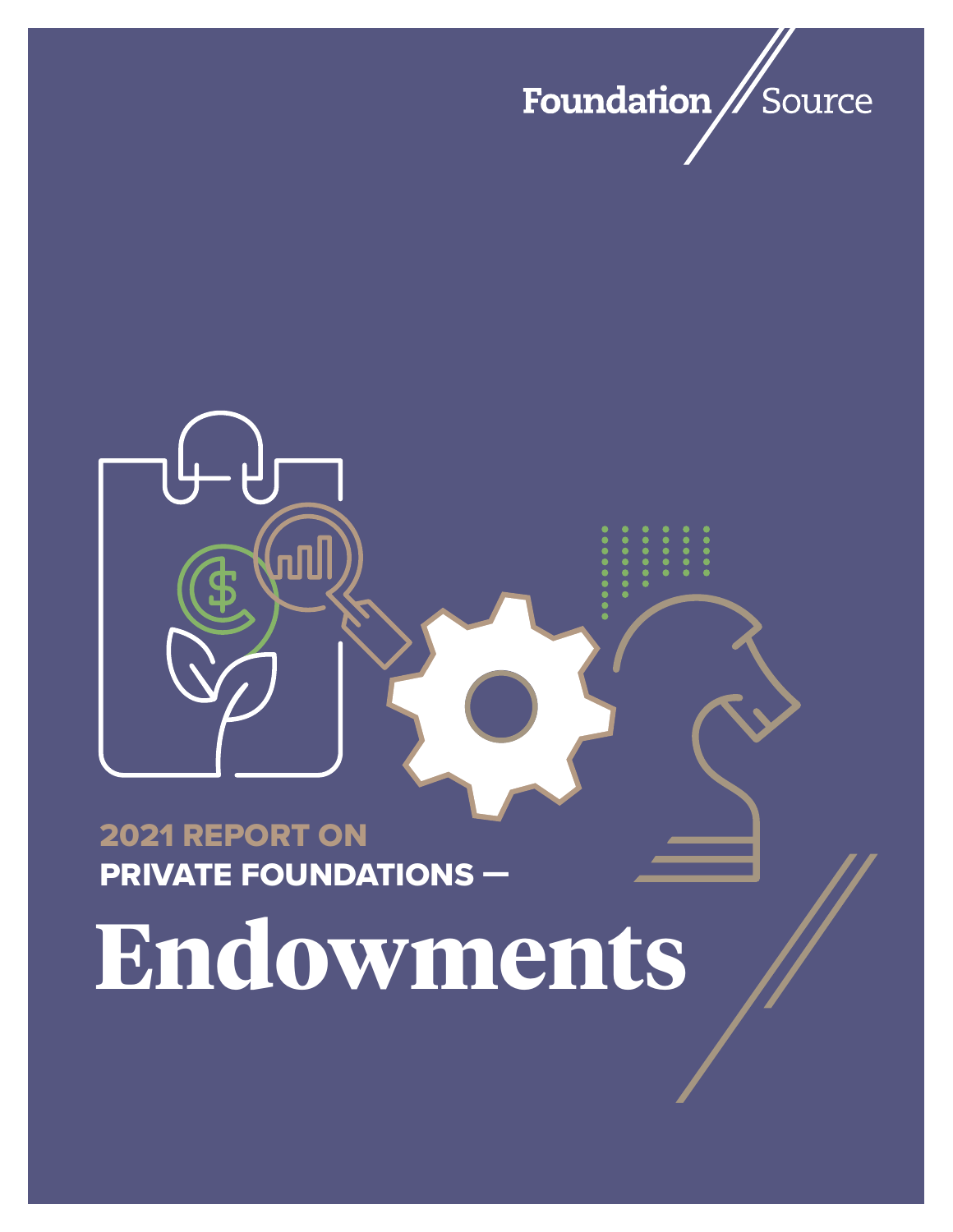## **From the CEO**

We are pleased to share our *2021 Report on Private Foundations – Endowments,* which functions as a companion to *2021 Report on Private Foundations – Grantmaking* issued earlier this year. The two reports work together to provide a complete picture of the core giving and funding activities at the heart of private foundations.

 $\frac{1}{\sqrt{2}}$ 

While we have seen rays of hope during the second year of the COVID-19 pandemic, we continue to navigate a shifting and unpredictable landscape that impacts people, businesses, governments and nonprofits, and we remain committed to sharing our insights with philanthropists to help them make educated, strategic decisions in the pursuit of their charitable missions.

In this quantitative study, **we analyzed the endowment activities of more than 1,000 private and family foundations** across 2019 and 2020 to better understand the asset allocation, portfolio performance, fees and various financial transactions that allow foundations to endure and continue their ongoing charitable work.

Every foundation has unique investment objectives to consider when designing their portfolio. The endowments in this study **invest more than half of their assets in equities,** which is consistent with a long-term horizon and institutional-quality investment strategies. They also rely on a complement of other asset types to round out their portfolios and address other priorities such as liquidity, risk mitigation, and, in some cases, aligning their investments more closely with their mission.

High allocations to equities allowed foundations to **benefit from strong markets and realize solid growth.**  At the same time, donors continued to replenish their endowments with additional contributions helping to fund the increased grant activity we observed in earlier reports and indicating ongoing philanthropic intent. As such, we believe **the outlook for future giving is encouraging.**

So, where do we go from here? While it may be true that the only constant is change, at Foundation Source, we will continue to serve as the trusted partner for philanthropic foundations as we have for the past 20 years. We hope that our *2021 Report on Private Foundations – Endowments* helps inform your views and guides your philanthropic vision and activities as we follow this journey together.

Thank you,

**Sunil Garga** President and CEO of Foundation Source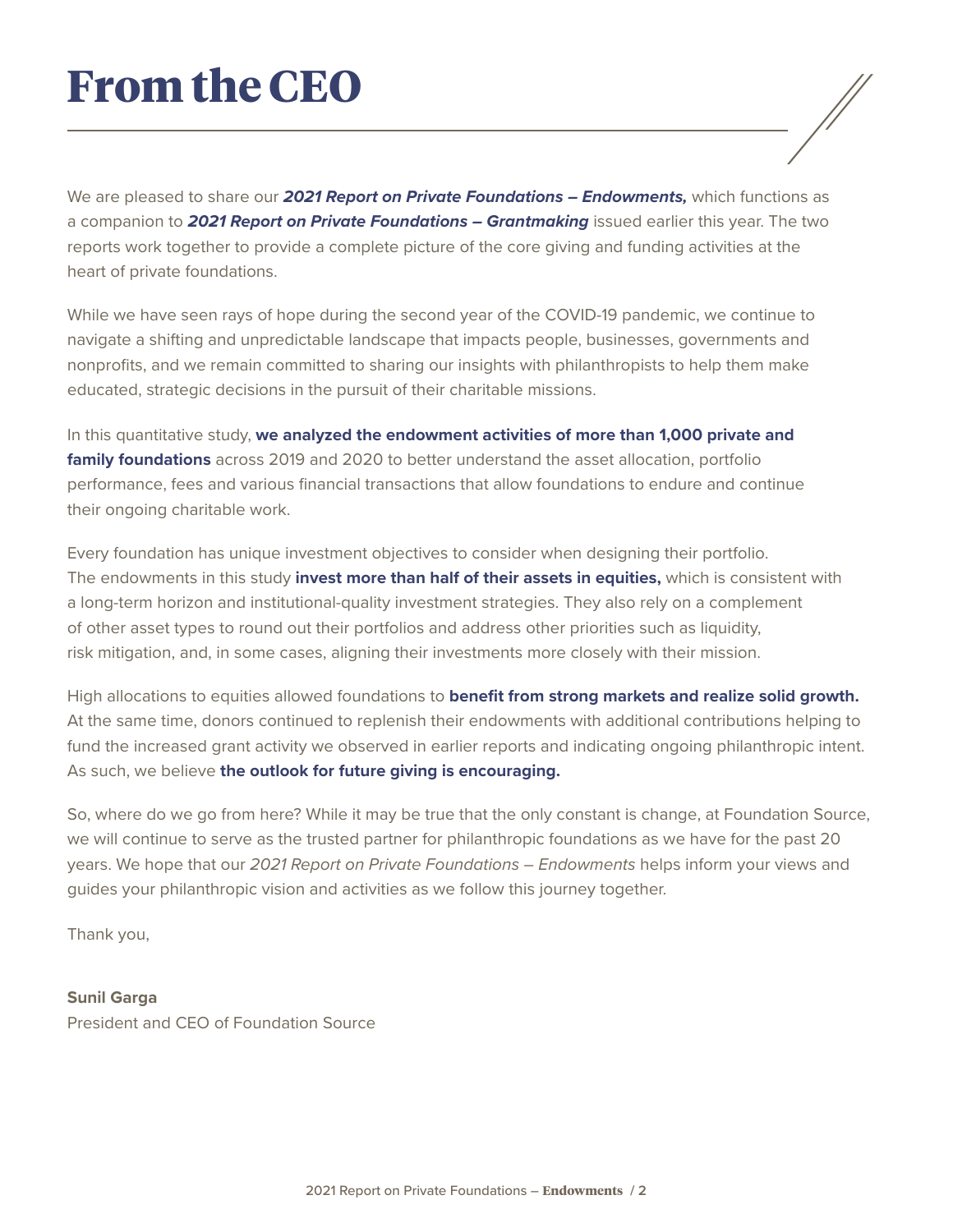## **Table of Contents**

|                                                       | $-$ /' |
|-------------------------------------------------------|--------|
|                                                       |        |
|                                                       |        |
| <b>Report Methodology &amp; Sample Demographics</b> 6 |        |
|                                                       |        |
|                                                       |        |
|                                                       |        |
|                                                       |        |
|                                                       |        |
|                                                       |        |

 $\frac{1}{\sqrt{2}}$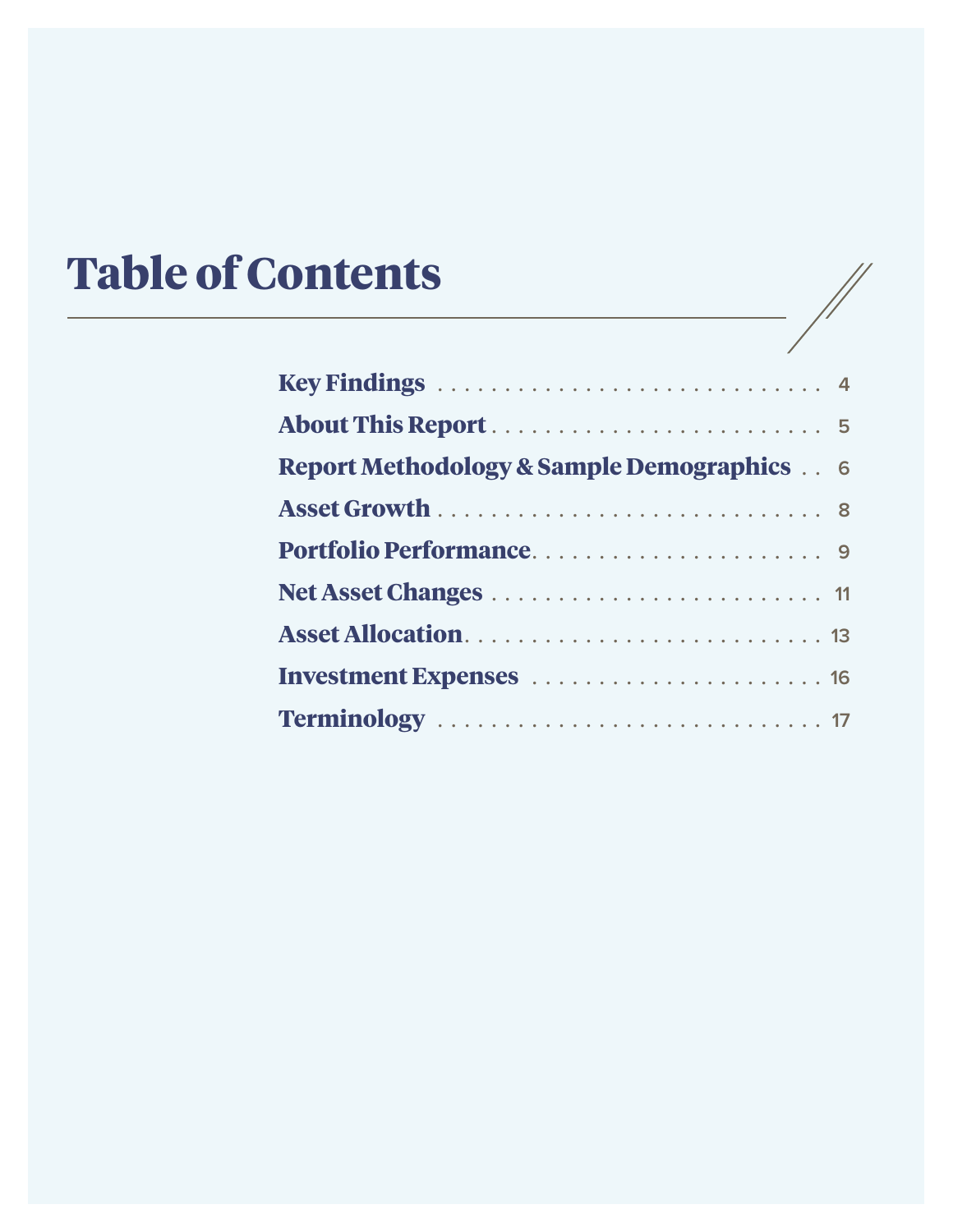## **Key Findings**

## Endowments experienced **double-digit growth in both 2019 and 2020,**

which is consistent with strong market performance and contribution rates into foundations, both of which helped to fund the increased grant activity seen in 2020 and set the stage for future giving.

## **Overall investment performance was strong with foundations achieving average portfolio growth of 20.0% in 2019 and 12.7% in 2020 on a gross-of-fees basis.** While absolute performance was down on a year-over-

year basis, the trend is consistent with the performance of the US equity markets and cumulative performance is positive.

## **Equities remain the largest portfolio allocation for endowments** at

approximately 55%, followed by fixed income at 16% and alternatives at 12%.

**The average amount paid for investment-related services** across the foundations in our study **decreased from 54 basis points to 50 basis points** from 2019 to 2020.



#### **SMALLER FOUNDATIONS** had

the highest allocation to cash at 19%, likely to support their higher grantmaking volumes and associated liquidity needs.

### **MID-SIZE FOUNDATIONS**

had the highest allocation to equities at 60%.

## **LARGER FOUNDATIONS** had the highest allocation to alternatives, far outpacing the exposure of smaller and mid-size foundations to similar asset types.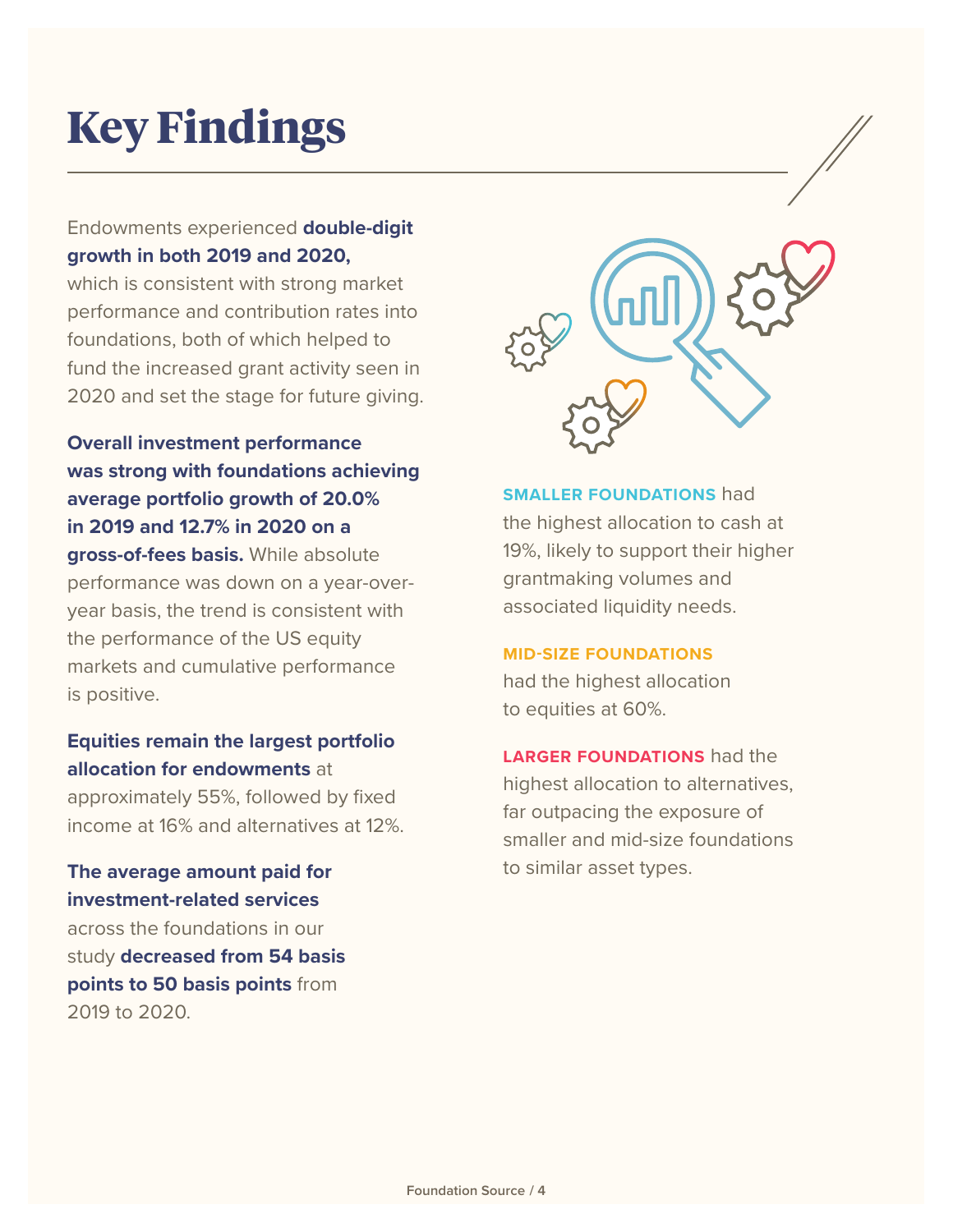## **About This Report**

As the nation's largest provider of management solutions for family, corporate and professionally-staffed foundations, Foundation Source is uniquely positioned to provide insights into the grantmaking and endowment activity of private foundations.

For more than 10 years, we have collected and analyzed transaction-based data to provide a timely, quantitative benchmark for the nonprofit sector and the businesses that support private foundations to help them optimize their operations and, ultimately, magnify their impact.

**According to publicly available data from the IRS, there are approximately 100,000 private non-operating foundations in the US and just 1% of them have more than \$50 million in assets.** 

This report provides a year-over-year analysis of endowment activities including changes in asset values, portfolio performance, asset allocation and investment fees for foundations with \$50 million or less in assets, as they represent the vast majority of all US-based foundations.

### US-BASED PRIVATE NON-OPERATING FOUNDATIONS BY **ASSET LEVEL**

| \$             | #                  | $\%$         |
|----------------|--------------------|--------------|
| <b>ASSETS</b>  | <b>FOUNDATIONS</b> | <b>TOTAL</b> |
| < 1 M          | 62,599             | 62.9         |
| $1-10M$        | 28,566             | 28.7         |
| <b>10M-50M</b> | 6,316              | 6.3          |
| 50M+           | 2,097              | 2.1          |
| <b>TOTAL</b>   | 99,578             | 100.0        |

*Source: IRS Business Master File, May 2021*

*NOTE: Foundation Source is committed to protecting the confidentiality and privacy of our clients, and we have implemented rigorous policies to safeguard the information with which they have entrusted us. This report uses only aggregated data, and we do not make reference to any individual foundation.*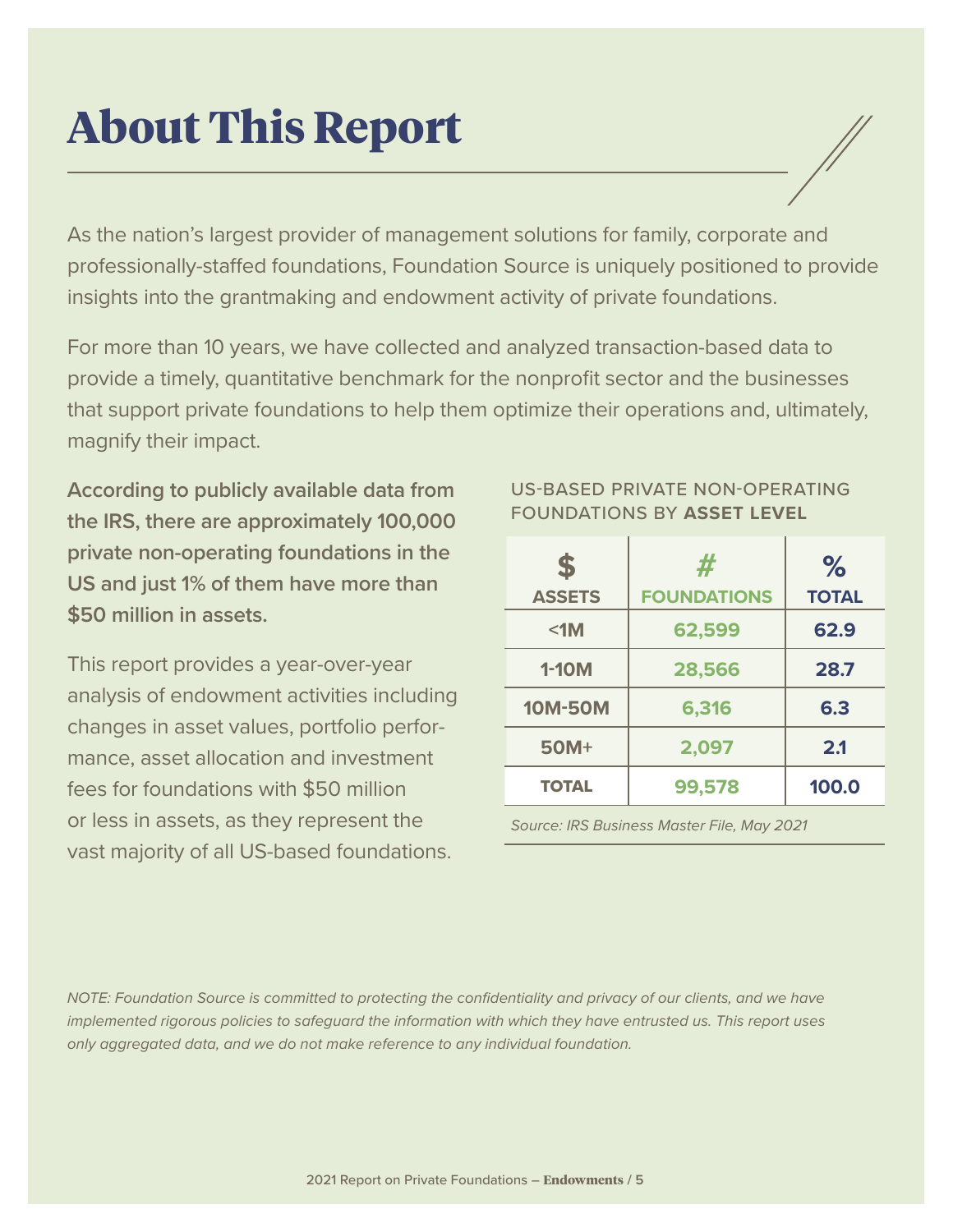## **Report Methodology & Sample Demographics**

The findings in this report are based on our analysis of the activities of a sample of 1,157 US-based private, non-operating foundation clients with assets of less than \$50 million. Our data are drawn from transactions, returns and balances recorded by Foundation Source, as we paid grants and expenses on behalf of our clients, prepared their tax returns, and recorded investment information provided by each foundation's financial institution. (Foundation Source does not custody or manage assets.)

**Each of the foundations in our sample met the following criteria:**

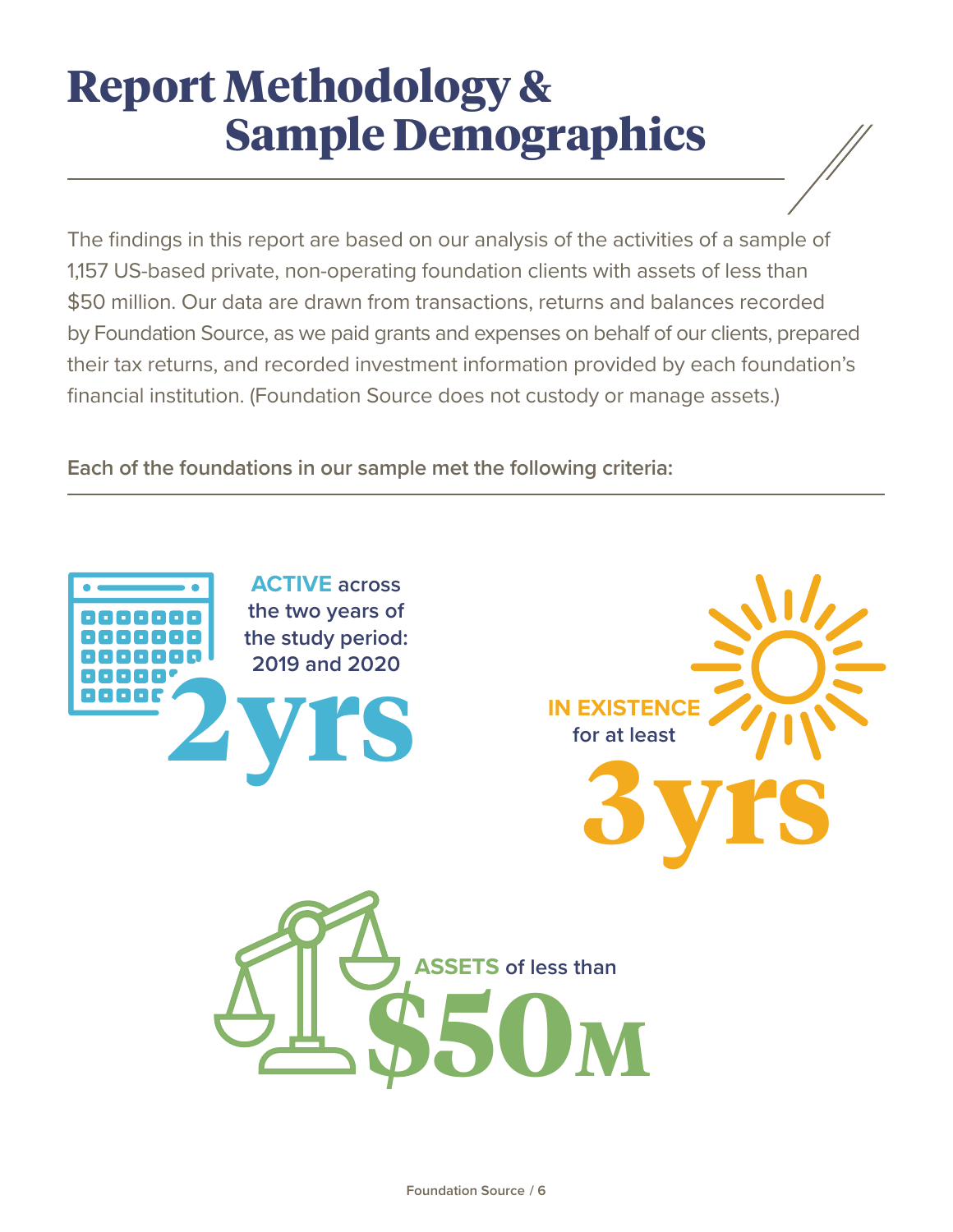Here is a closer look at the 1,157 foundations we analyzed in this report.

COMPOSITION BY ASSET SIZE



**The vast majority, or 71.5%, of the foundations analyzed have endowments of \$5 million or less.**  Within this group, foundations with \$1 million to \$5 million in assets represent the largest group and total 36.2% of the sample. Meanwhile, **foundations with \$5 million or more represent 28.5% of the total number of foundations analyzed.** This sampling breakdown is consistent with the sample in our previous reports and the overall universe of US-based private foundations, as noted on page 5.

**<250K 250K-1M 1M-5M 5M-10M 10M+ 3-4 5-9 10-14 15-19 20-29 30+ 193 193 335 294 179 95 61**

### Although the report includes foundations ranging in age from three years to more than 30 years, **most of the foundations in our sample (71.0%) have been in existence fewer than 15 years.** The largest sub-group of foundations (335 of the 1,157) have been in existence between five and nine years.

Additionally, these foundations are most likely to be led and managed by a founder, patriarch, wealth creator or family member, and not professionally staffed.

Throughout the report, we present both the aggregate results for the entire study group, as well as the results for subsets of foundations, based on the following three asset bands:



**SMALLER FOUNDATIONS:** assets of less than **\$1 million**



**MID-SIZE FOUNDATIONS:** assets between **\$1 million and \$10 million**



**FOUNDATIONS:** assets between **\$10 million and \$50 million**

**The foundations in our sample had a MEDIAN AGE OF** 

**11 yrs and average assets of \$3.4 million.**

COMPOSITION BY AGE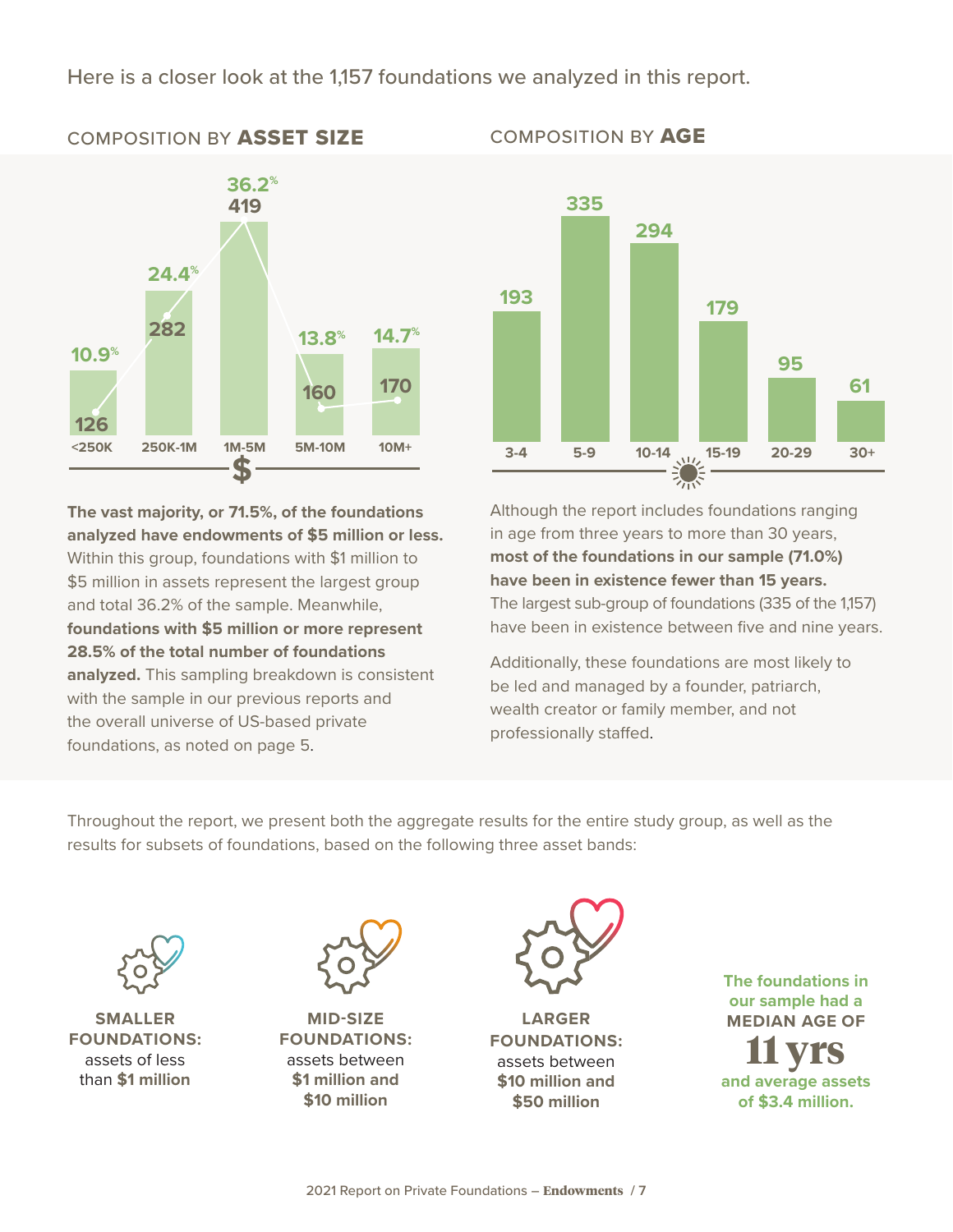## **Asset Growth**

Collectively, the foundations in our study saw growth in their endowments and, at the end of 2020, held \$6.2 billion in assets.



**TOTAL ASSET BALANCE BY FOUNDATION SIZE** 

Even accounting for grants and expenses, the foundations in our sample showed **an overall net increase in their endowments of \$500 million between 2019 and 2020.** As foundations grant out funds quite generously relative to their assets (see *2021 Report on Private Foundations – Grantmaking* for more information), the increase depicted on these charts represents investment results, additional funding or both.

### **ANNUAL GROWTH BY FOUNDATION SIZE**



**Foundations have experienced appreciable growth in their endowments for the 24-month period that encompassed 2019 and 2020.**  While the increase in 2020 was less pronounced than it was in 2019, both years delivered double-digit growth.

Growth was not, however, evenly realized across foundations of all sizes. The smallest foundations declined in value by 2.4% in 2020 – in part because they gave at three times the minimum distribution requirement, outpacing the percentage increase in capital value – while mid-size and larger foundations grew at 8.9% and 11.4% respectively.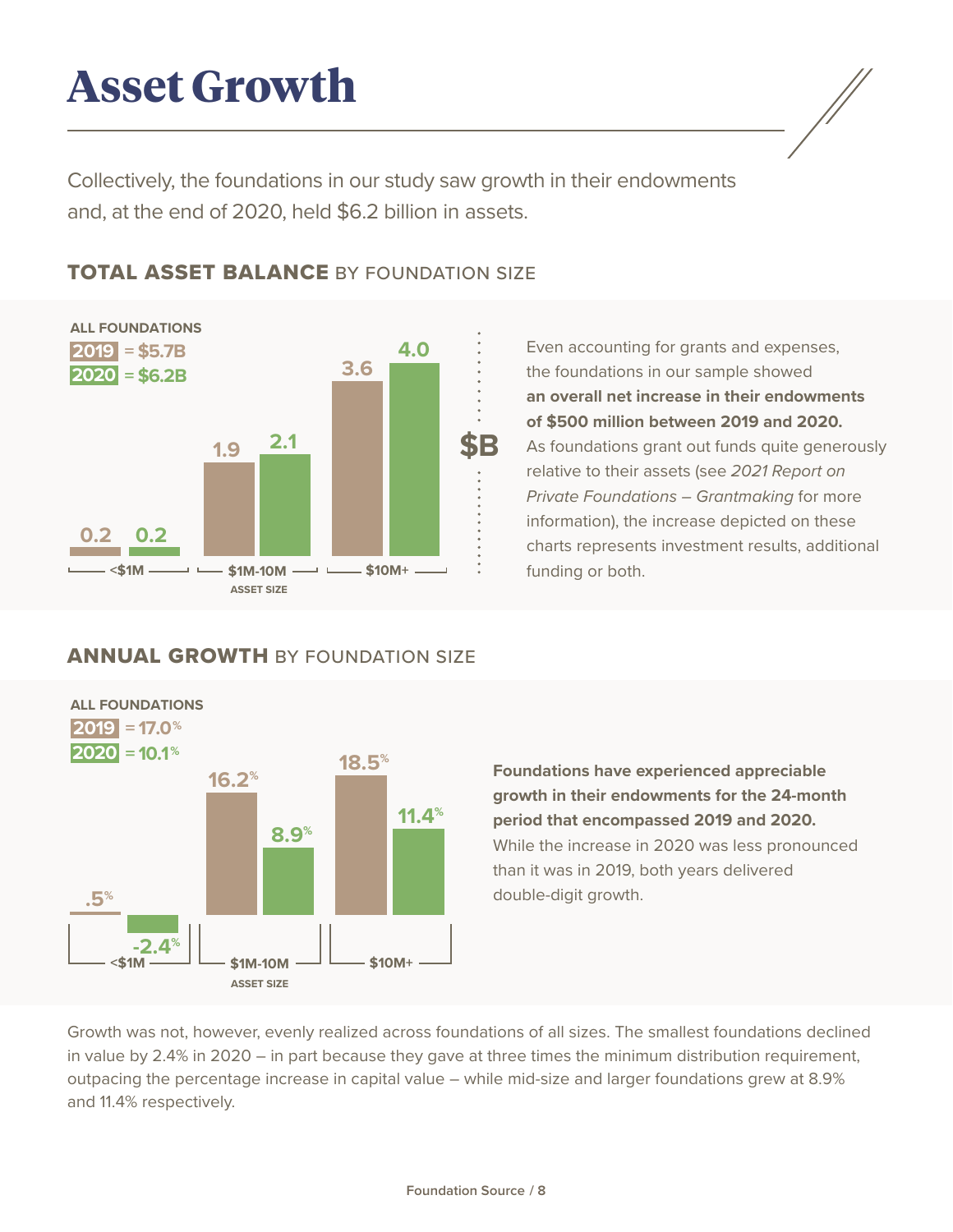## **Portfolio Performance**

To examine how the foundations in our sample fared relative to the market, we looked at the change in their investment portfolios due to capital gains, unrealized gains, and dividend and interest income.





*Source: https://www.macrotrends.net/charts/stock-indexes*

Overall portfolio performance was strong for the 24-month period of the study, with foundations achieving 20.0% average growth in 2019 and 12.7% average growth in 2020, gross-of-fees. While absolute performance was down on a year-over-year basis, the trend is consistent with the performance of the US equity markets and cumulative performance is positive.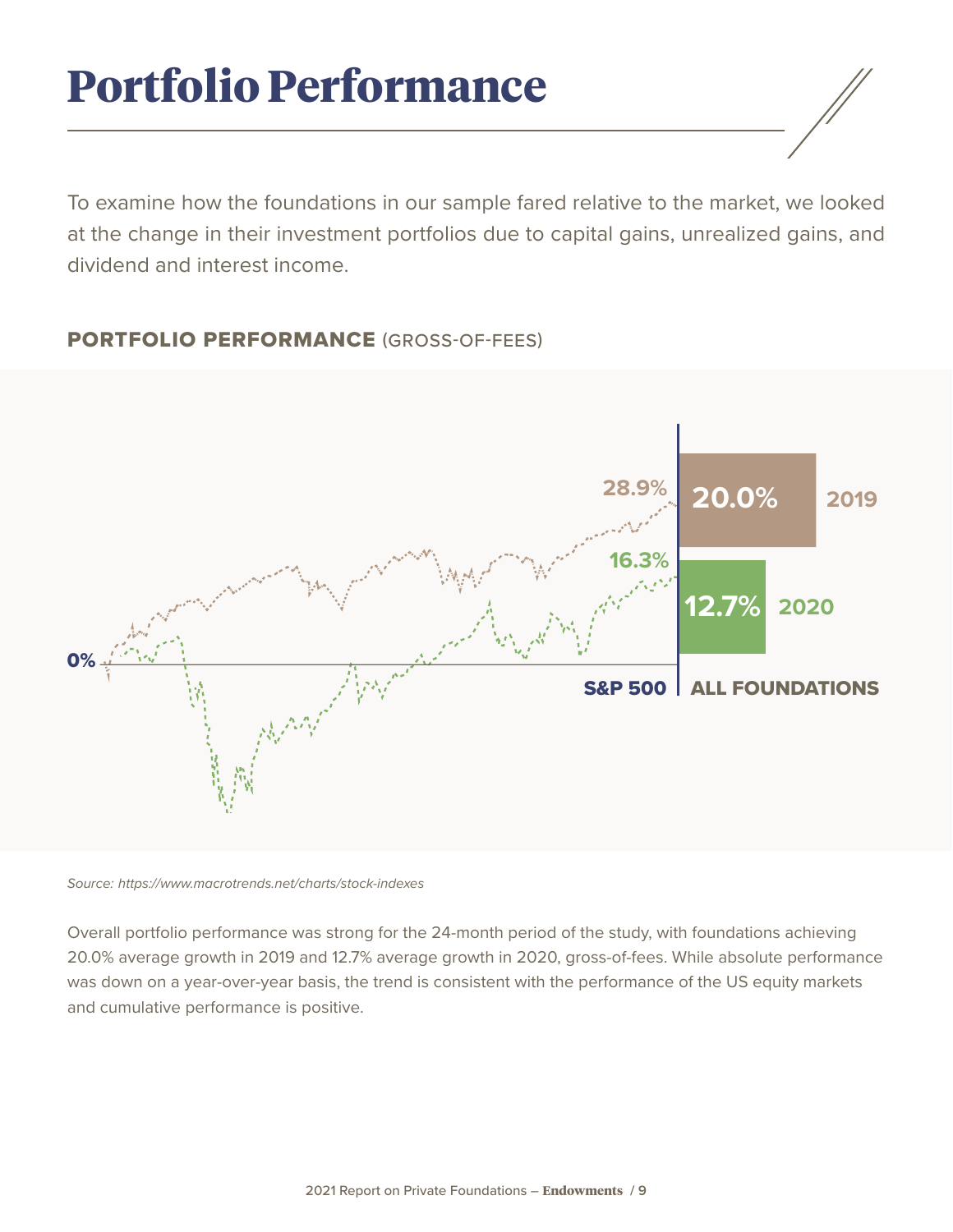## PORTFOLIO PERFORMANCE BY FOUNDATION SIZE (GROSS-OF-FEES)

Annual investment performance was solid across foundations of all sizes and, in both years, larger foundations experienced proportionately more growth than smaller foundations which is likely the result of a combination of factors including investment strategy, compounding on higher asset bases and lower fees. Growth ranged from 8.9% in smaller foundations to 14.1% in larger foundations for the 2020 calendar year, helping to further bolster endowments for future giving.





**Foundation Source / 10**

**ASSET SIZE**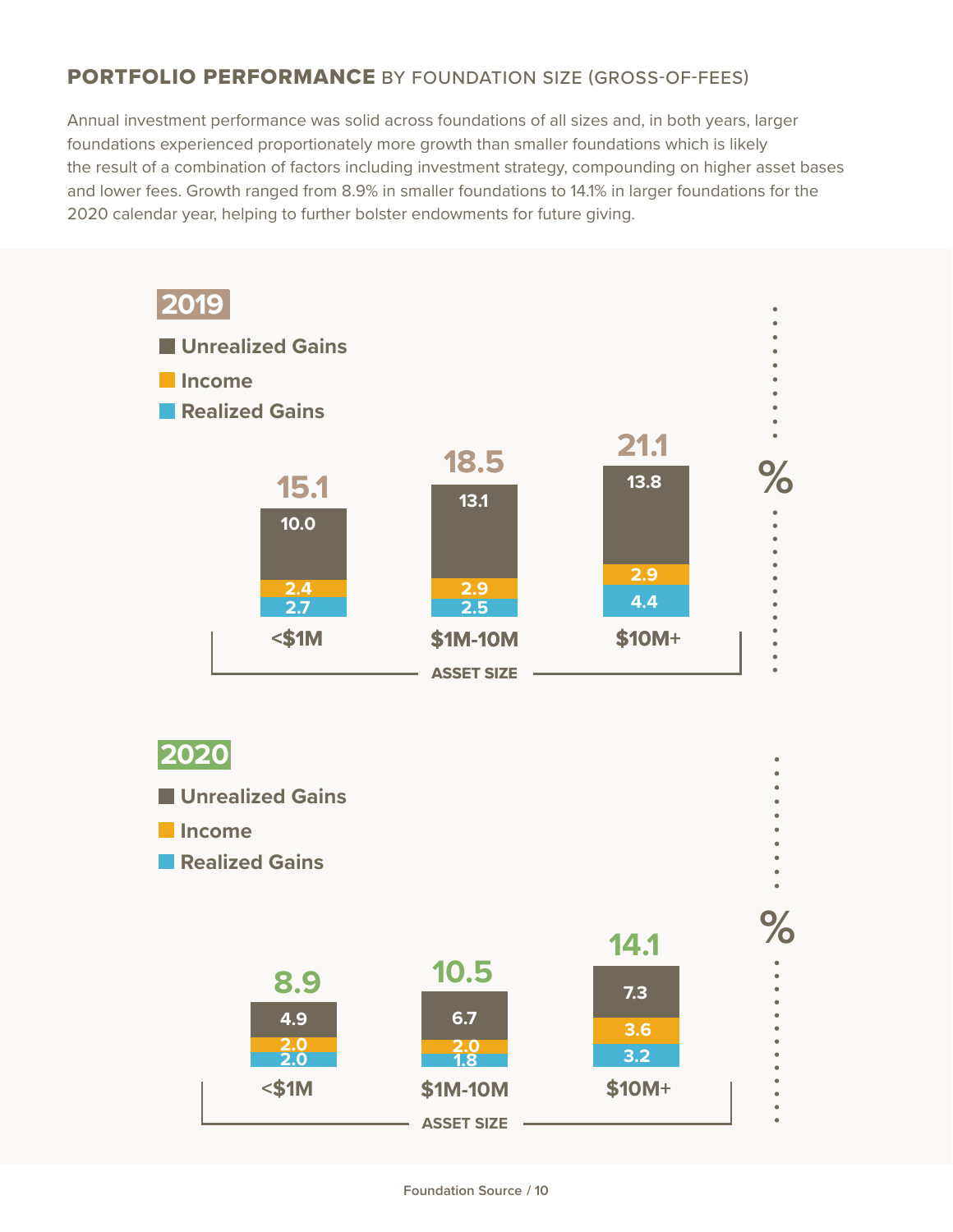## **Net Asset Changes**

*publication of this report.*

Another measure of foundation endowments — net assets — takes into account donor contributions and outflows of grants and expenses.

 $\frac{1}{\sqrt{2}}$ 

The foundations in our study increased their net assets in 2020 by 10.1%. In addition to solid investment results, donors contributed 57 cents to their foundations for every 83 cents they disbursed as grants and charitable expenses, indicating an ongoing philanthropic intent.

As with other metrics, that growth was inconsistently distributed across the three foundation cohorts. These different outcomes cannot fully be attributed to investments. Instead, as shown below, disparate rates of outflows in the form of grants and expenses also account for a good part of the variation in their asset values.

|                                                                                                                                                                                                               |                       |                     | $\%$   |        |                                      |
|---------------------------------------------------------------------------------------------------------------------------------------------------------------------------------------------------------------|-----------------------|---------------------|--------|--------|--------------------------------------|
|                                                                                                                                                                                                               |                       |                     | 2019   | 2020   | <b>CHANGE IN</b><br><b>NET VALUE</b> |
| <b>NET CHANGE IN</b><br><b>ASSET VALUES</b><br>(ALL FOUNDATIONS)                                                                                                                                              | <b>CONTRIBUTIONS</b>  |                     | 6.3    | 5.7    |                                      |
|                                                                                                                                                                                                               | <b>GRANTS</b>         |                     | $-7.5$ | $-6.4$ |                                      |
| It's also interesting to note that grants<br>exceeded contributions in 2019 for<br>the first time in the company's history.<br>This was true for foundations of all<br>sizes and the trend continued in 2020. | <b>EXPENSES</b>       |                     | $-1.5$ | $-1.9$ |                                      |
|                                                                                                                                                                                                               | <b>REALIZED GAINS</b> |                     | 3.7    |        |                                      |
|                                                                                                                                                                                                               | <b>INCOME</b>         | $\circ$ O o $\circ$ | 2.9    | 3.0    |                                      |
|                                                                                                                                                                                                               | UNREALIZED GAINS      |                     | 13.4   | 7.0    |                                      |
| Some foundations included in the research sample<br>own investments in partnership interests requiring<br>Schedule K-1s. There may be changes in asset<br>balances due to K-1 activity reported after         | <b>NET</b>            |                     | 17.2   | 10.1   |                                      |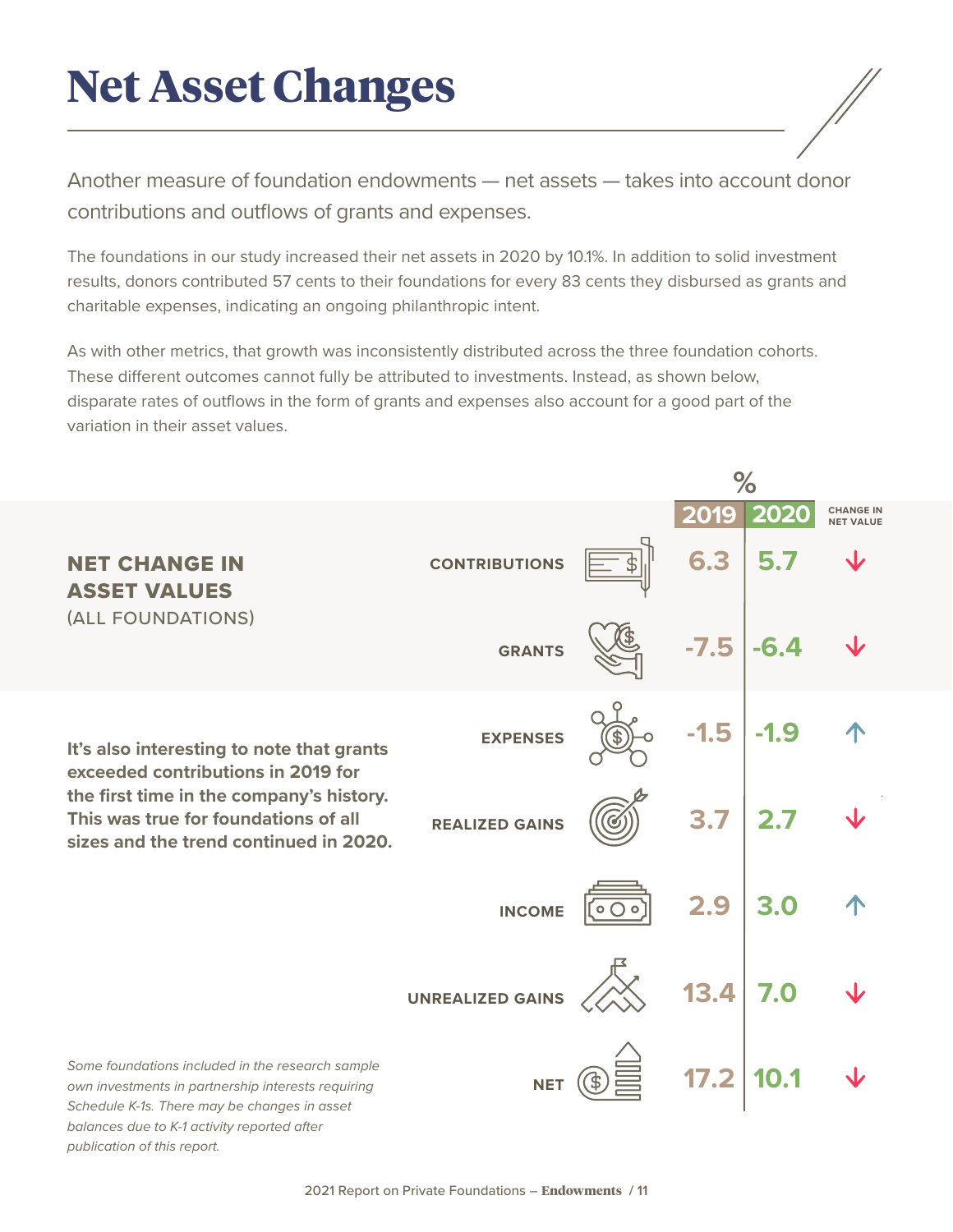

#### **SMALLER FOUNDATIONS (<\$1M)**

Because smaller foundations are energetic grantmakers, they rarely post the same gains as their larger foundation cohorts. As they routinely distribute a higher percentage of their net assets than their larger counterparts and have higher expenses when measured as a percentage of assets, their aggregate net assets declined by 2.4% in 2020.



#### **MID-SIZE FOUNDATIONS (\$1M-\$10M)**

Mid-sized foundations experienced an increase in their overall assets, gaining 8.9% in net value in 2020. This increase was the combination of investment growth and new contributions, which were more than sufficient to cover the 9.1% that these foundations disbursed as grants and expenses.



#### **LARGER FOUNDATIONS (\$10M-\$50M)**

In 2020, the largest foundations experienced the greatest gain, adding 11.4% in net asset value. New contributions of 4.7% supplemented 10.5% in realized and unrealized gains, which was more than sufficient to keep pace with their disbursements of 7.3% in grants and related expenses.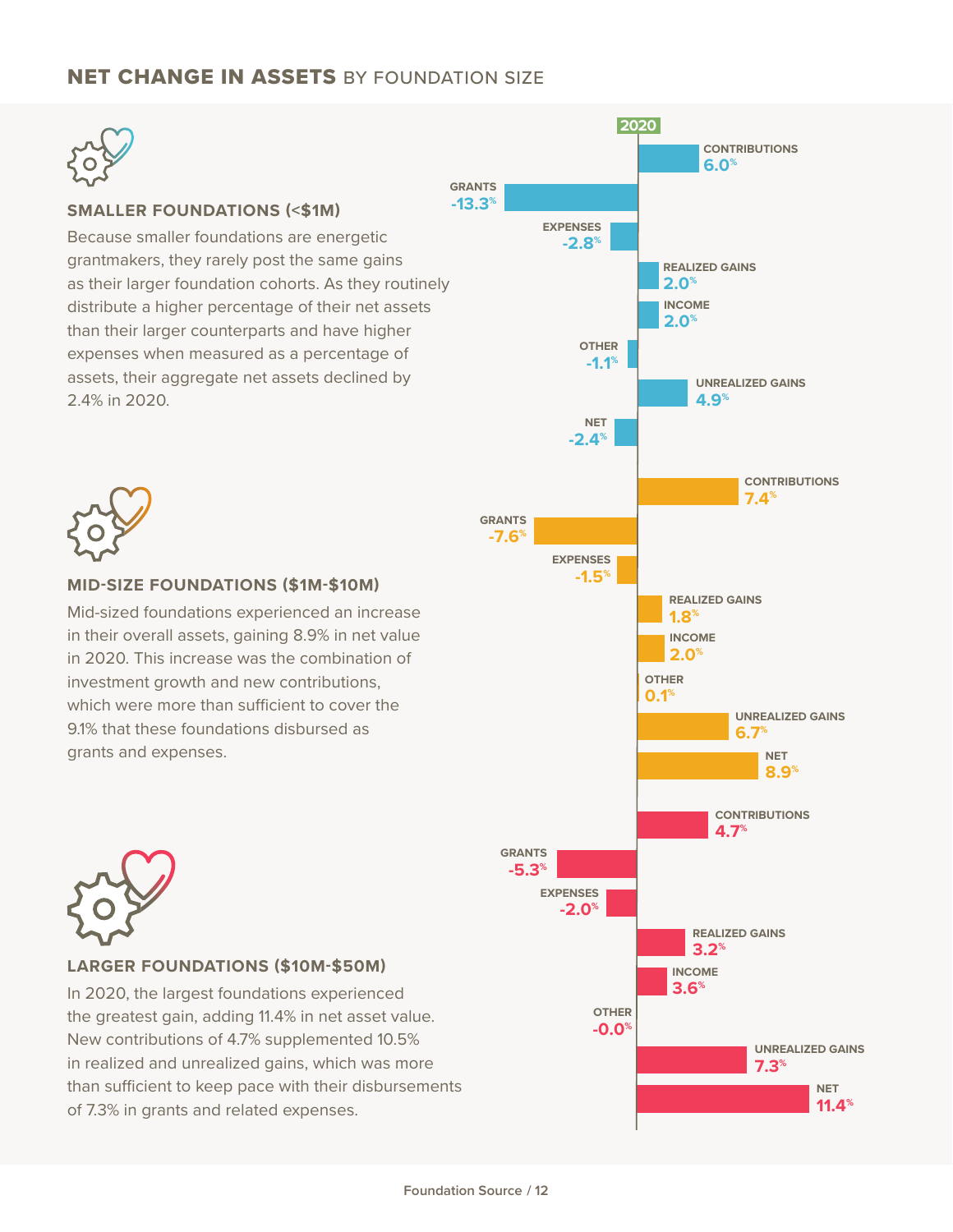## **Asset Allocation**

The study analyzed foundation asset allocation across five broad categories:



Over the 12 years that Foundation Source has issued these reports, equities have consistently represented the largest share of endowment portfolios. The latest figures indicate that foundations maintained their enthusiasm for equities in 2020, which makes sense given the long-term investment horizon for most foundations.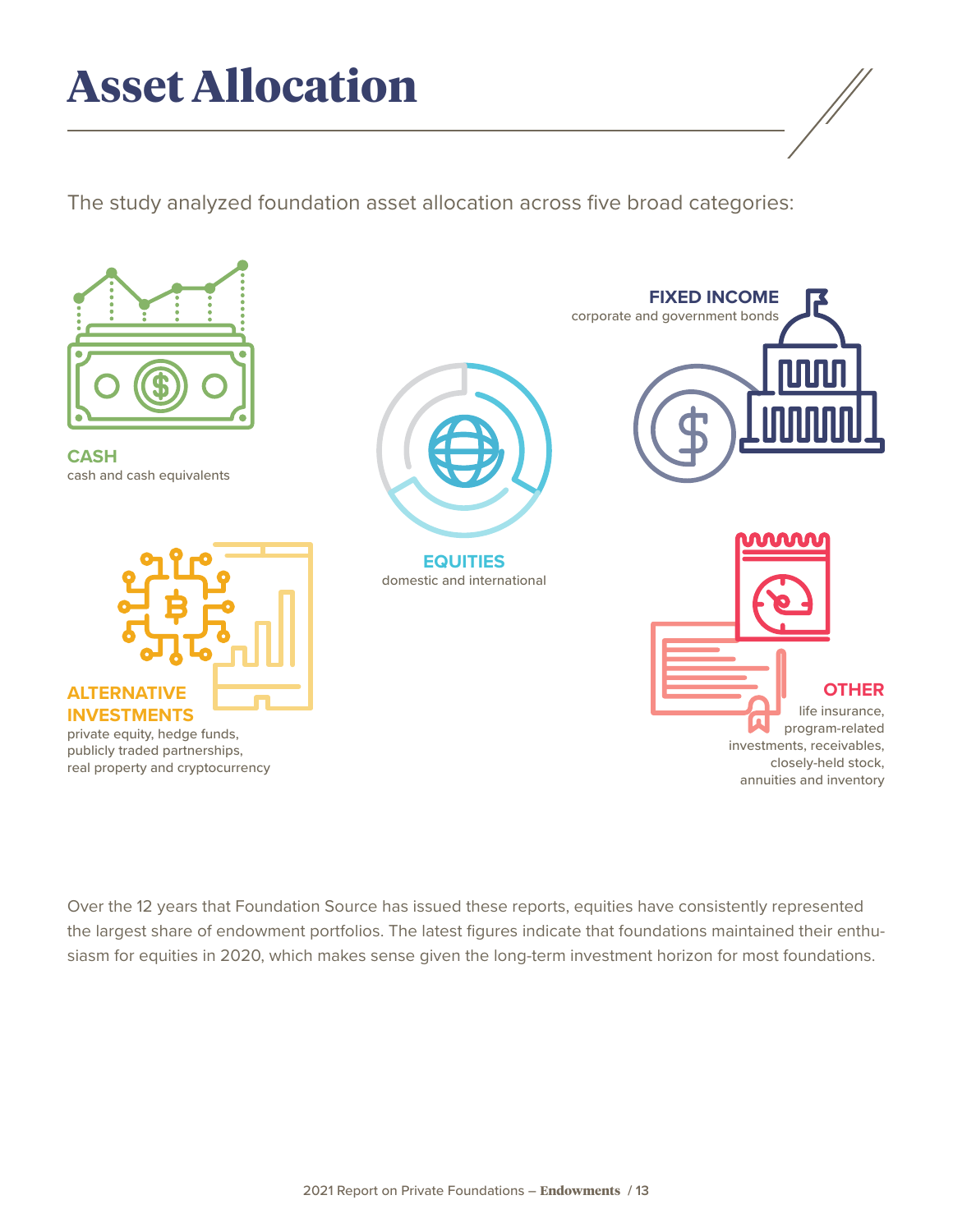## **ASSET ALLOCATION (ALL FOUNDATIONS)**



## **ASSET ALLOCATION BY FOUNDATION SIZE**

|      |          | <b>Equities</b> | <b>Fixed Income</b> | <b>Alternatives</b> | <b>Cash</b> | <b>Other</b> |
|------|----------|-----------------|---------------------|---------------------|-------------|--------------|
| 2019 | $<$ \$1M | 54.5            | 15.9                | 4.1                 | 19.8        | 5.7          |
|      | \$1M-10M | 59.3            | 18.6                | 4.8                 | 11.7        | 5.5          |
|      | \$10M+   | 51.9            | 16.5                | 15.8                | 10.8        | 5.3          |
|      |          |                 |                     |                     |             |              |
|      |          | <b>Equities</b> | <b>Fixed Income</b> | <b>Alternatives</b> | <b>Cash</b> | <b>Other</b> |
| 2020 | $<$ \$1M | 56.7            | 14.4                | 3.8                 | 18.7        | 6.4          |
|      |          |                 |                     |                     |             |              |
|      | \$1M-10M | 60.3            | 16.2                | 5.1                 | 12.1        | 6.2          |

In 2020, the foundations in the study continued to invest the largest share of their portfolios in equities, allocating 55.8% of their endowments to that asset class, up slightly from 2019 while allocations were shifted away from fixed income and alternatives.

#### **Foundation Source / 14**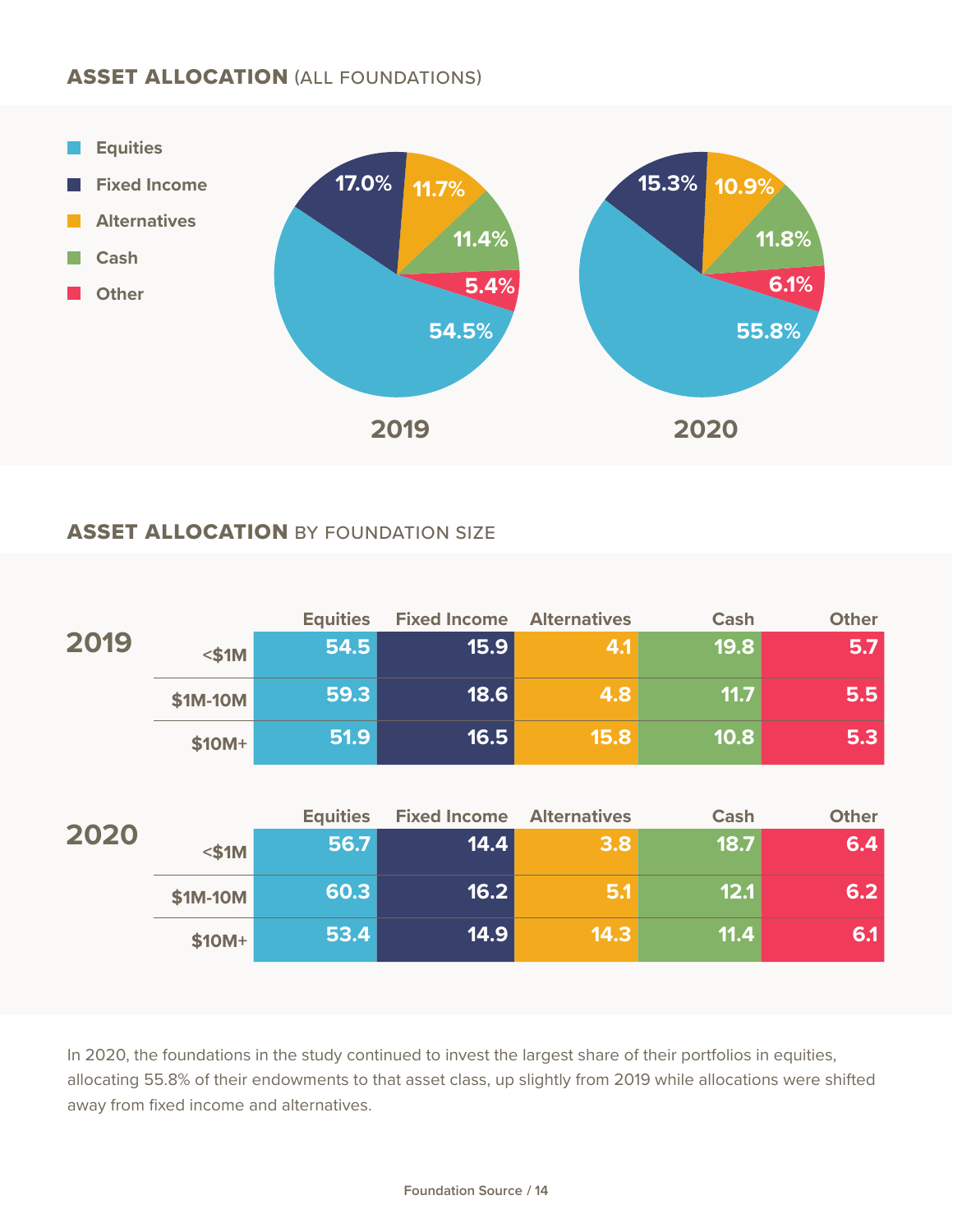#### **SMALLER FOUNDATIONS (<\$1M)**

Smaller foundations also increased their allocation to equities from 54.5% in 2019 to 56.7% in 2020. **Compared to their larger cohorts, however, smaller foundations had the largest cash holdings.** Because these foundations disburse a larger percentage of their assets in grants and expenses, they need to maintain liquidity to fund their activities.



#### **MID-SIZE FOUNDATIONS (\$1M-\$10M)**

Compared to their smaller and larger foundation cohorts, **the mid-sized foundations allocated the greatest share of their assets to equities in both 2019 and 2020**. In 2020, equities represented fully 60.3% of their assets while they decreased their exposure to fixed income to 16.2%, down from 18.6% in 2019.

#### **LARGER FOUNDATIONS (\$10M-\$50M)**

Like the other cohorts, the largest foundations in the sample devote the greatest share of their assets to equities. However, as these foundations may have investment opportunities that are unavailable to smaller investors, **they devoted roughly 15% of their assets to alternative assets in both years** nearly tripling the exposure achieved by both smaller and mid-sized foundations.



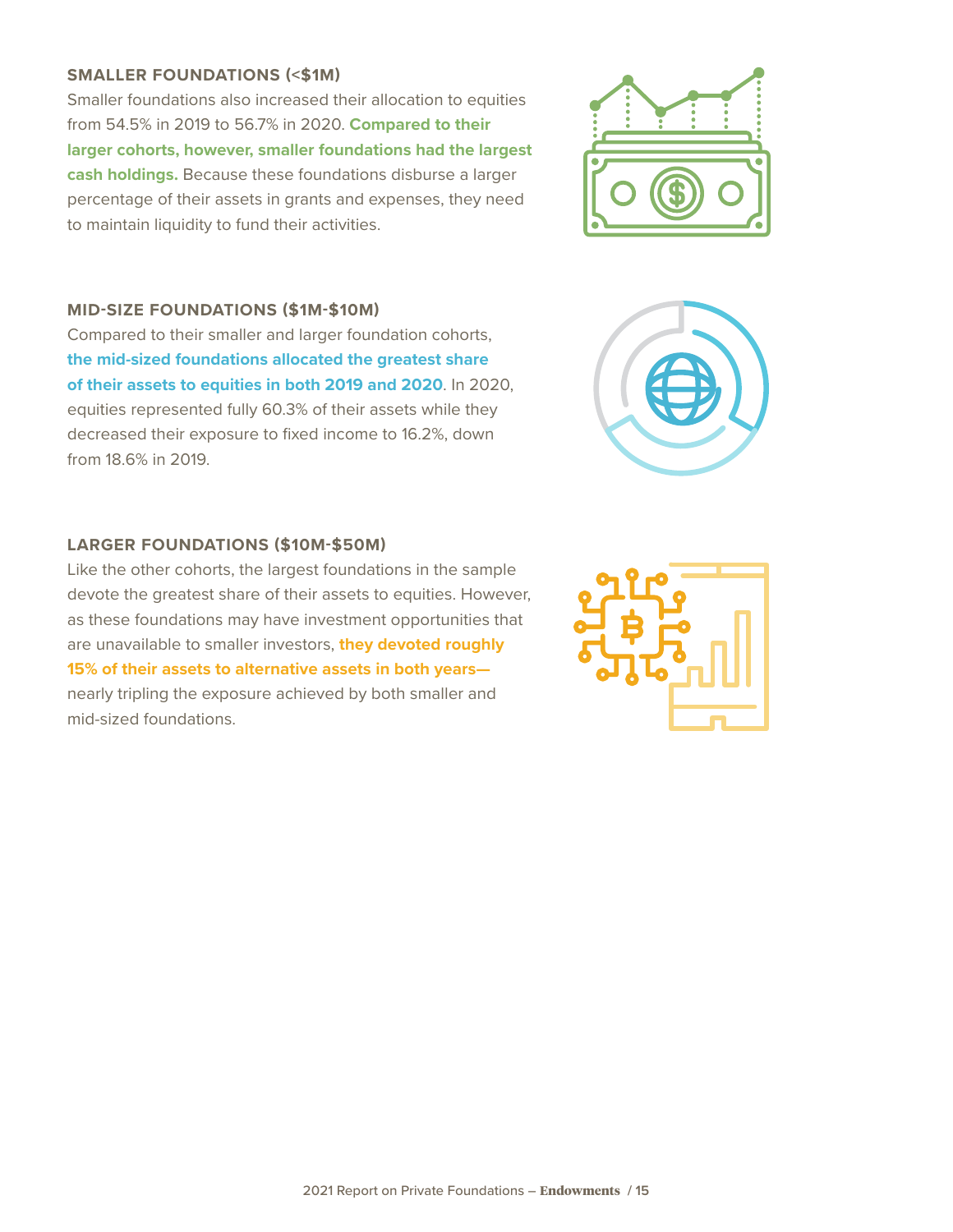## **Investment Expenses**

Most foundations incur expenses to maintain their investment assets. These expenses include banking or brokerage fees, fees paid to an investment advisor and costs to maintain real property held for investment or rental income within the foundation's endowment

Of note, these expenses are not counted towards satisfying a private foundation's annual 5% minimum distribution requirement, but are an offset to a foundation's excise tax on gross investment income and net capital gain income (including dividends, rents, royalties, interest and capital gains), which was 1.39% in 2020.

The average amount paid for investment-related services across the foundations in our study decreased from 54 basis points to 50 basis points from 2019 to 2020. This decrease is consistent with the year-over year increase in asset balances (which may result in a decrease in tiered asset-based fees) and the yearover-year decline in investment returns (which may result in a decrease in performance-based fees).

## **ALL FOUNDATIONS**

**2019 = .54% 2020 = .50%**



While the fees varied slightly by the size of the foundations, with larger foundations customarily paying less than smaller foundations, they tended to cluster in a narrow range between 50 and 55 basis points.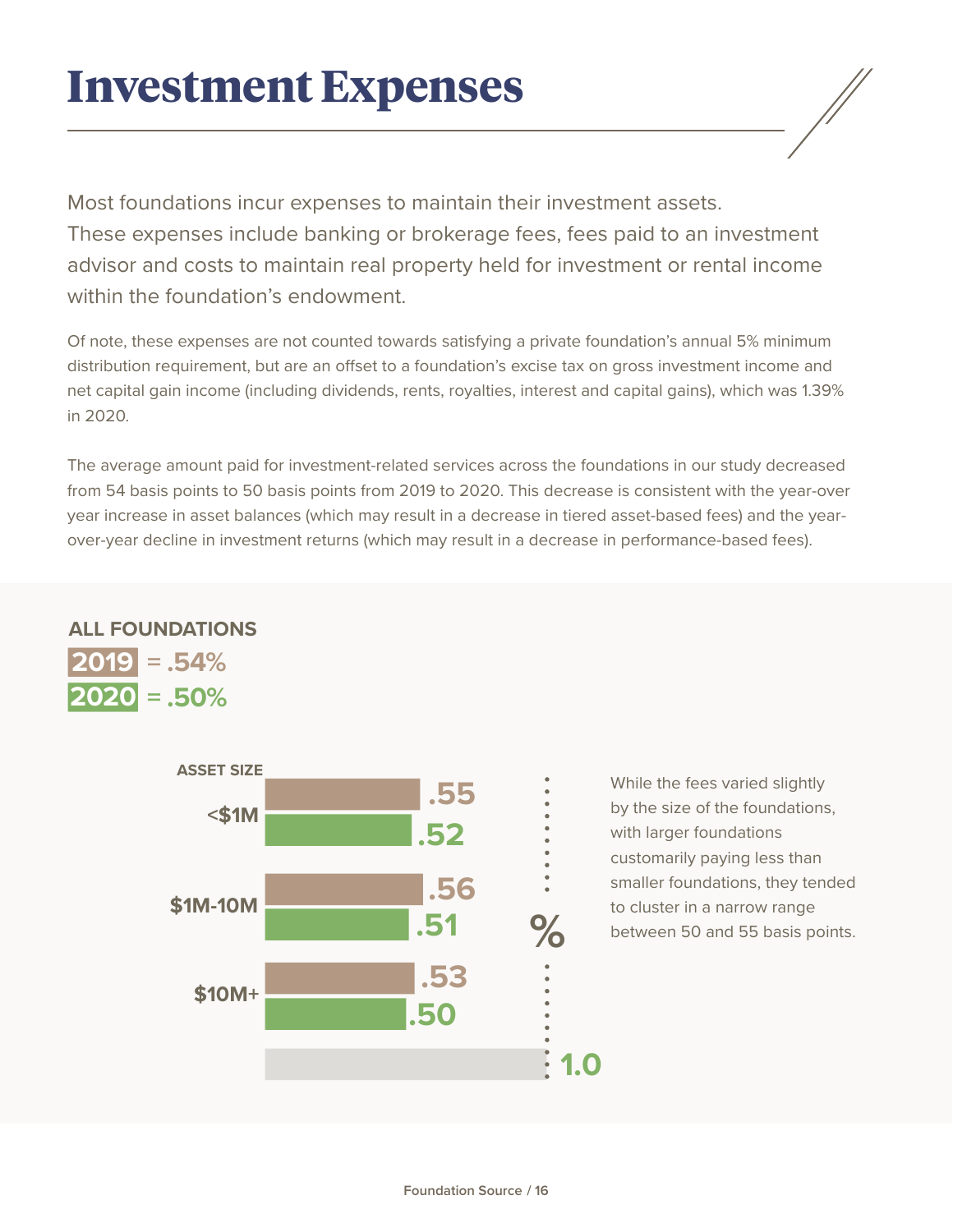## **Terminology**

### **ASSETS/ENDOWMENT**

All investments, cash, and other property held by the foundation for investment purposes at a given moment in time, generally the last day of the year, unless otherwise noted. Our definition does not include property used directly in carrying out the foundation's charitable mission, such as land used to operate a camp for disadvantaged youth or a building used as a community center.

### **AVERAGE INVESTMENT ASSETS**

The assets against which the 5% minimum distribution requirement is measured. It is calculated by valuing all investments periodically throughout the year (monthly for most liquid assets) and taking the average of those values. This number does not include assets used in carrying out the foundation's charitable mission, such as buildings, art, property, or equipment used directly for charitable activities.

### **BASIS POINTS**

A unit of measurement used in finance equal to 1/100th of a percent. 100 basis points equals 1%.

### **CHARITABLE EXPENDITURES**

All funds expended by the foundation in furtherance of its charitable purposes, including all grants and all reasonable and necessary administrative expenses. These expenditures do not include investment expenses or other expenses related to producing income.

### **CONTRIBUTIONS**

New gifts to the foundation. These gifts are typically from the founder or parent company (in the case of a corporate foundation), but they may also come from family members, related

businesses, and others close to the organization. While some foundations also conduct occasional fundraising events, the amounts collected at such events typically do not represent a significant source of new revenue. Because of somewhat complicated IRS rules that can discourage foundation-to-foundation transfers, contributions generally do not include funds from other private foundations.

 $\frac{1}{\sqrt{2}}$ 

### **EXPENSES**

All amounts spent by the foundation including administrative expenses, investment management fees, compensation paid to employees, rent, fees for services, and all other program and operational expenses; but not including grants.

### **GRANTS/GIVING**

Funds distributed to individuals, charitable organizations, or other organizations that are used exclusively to support charitable activities. Money spent on rent, to purchase supplies, or in any other *quid pro quo* transaction—even if entered into to further the charitable programs and mission of the foundation—is considered an expense, not a grant.

### **MINIMUM DISTRIBUTION REQUIREMENT**

Federal tax laws require that private foundations distribute a certain amount each year for charitable purposes, which can include some administrative expenses. That amount is equal to 5% of the foundation's average investment assets from the previous year, less a few minor modifications and credits set forth in the tax regulations.